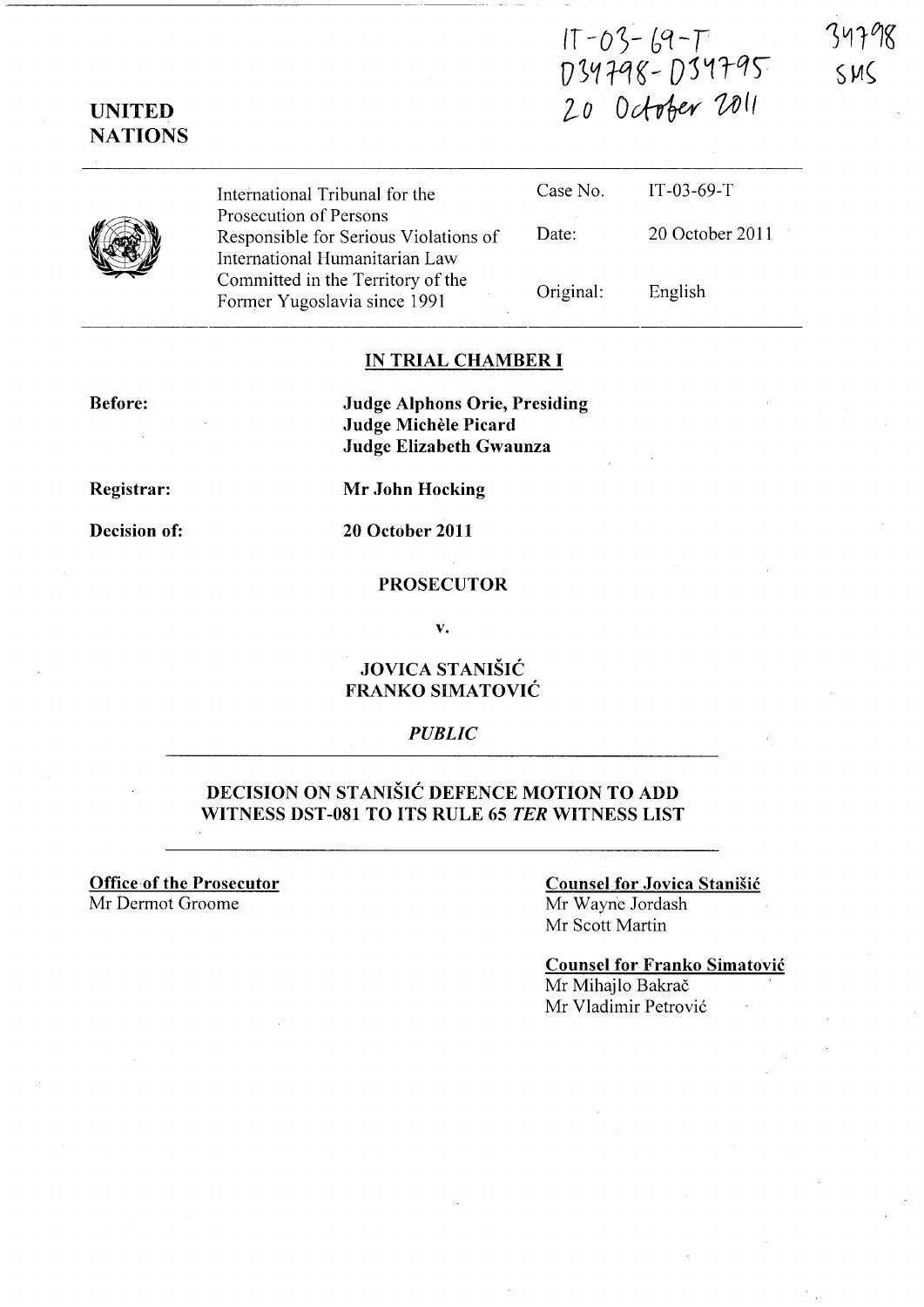# **I. PROCEDURAL HISTORY**

1. On 28 September 2011, the Stanisic Defence filed a motion to add Witness DST-081 to its Rule 65 ter witness list as a Rule 92 bis witness ("Motion").<sup>1</sup> On 17 October 2011, the Prosecution responded, stating that it did not oppose the Motion.<sup>2</sup> The Simatović Defence did not respond to the Motion.

# **11. SUBMISSIONS**

2. The Stanišić Defence submits that Witness DST-081 only recently confirmed that he was willing to provide testimony on behalf of the Accused.<sup>3</sup> The Stanistic Defence further submits that the addition of the proposed witness would place a limited burden on the other parties.<sup>4</sup> The Stanišić Defence argues that the proposed witness's expected evidence is relevant and of probative value, as it reflects positively on Mr. Stanišić's good character.<sup>5</sup> The proposed witness, a former official of the French government, is expected to provide evidence about Mr. Stanišić's involvement in September 1995 in negotiations between the French government and Mr. Milošević regarding two pilots who were being held against their will by General Mladić.<sup>6</sup> According to the Stanišić Defence, the proposed witness's evidence will also contextualise aspects of the Mladić notebooks and indicate that Mr. Stanišić communicated with Mr. Mladić through intermediaries.<sup>7</sup>

3. The Prosecution does not oppose the addition of Witness DST-081 to the Stanisic Rule 65 *ter* witness list.<sup>8</sup> However, it reserved its right to oppose the proposed mode of testimony.<sup>9</sup>

# **Ill. APPLICABLE LAW**

4. Pursuant to Rule 73 *ter* (D) of the Rules of Procedure and Evidence ("Rules"), the Defence may, after commencement of the defence case, file a motion to vary the decision as to which

6 Motion, paras 2-4, 11-13.

 $\mathbf{I}$ Stanišić Defence Motion to Add [Witness DST-081] to the Rule 65 ter Witness List, 28 September 2011 (Confidential), paras I, 18.

<sup>2</sup>  Response to Stanišić Defence Motion to Add [Witness DST-081] to the Rule 65 ter Witness List, 17 October 2011 (Confidential) ("Response"), para. 4. On 10 October 2011, the Prosecution had notified the Chamber by means of an informal communication that it did not oppose the Motion.  $\overline{\mathbf{3}}$ 

Motion, para. 16.

<sup>4</sup>  Ibid.

 $\overline{\mathbf{5}}$ Motion, paras 11-12.

Motion, paras 13-15.

Response, para. 4. .

Response, para. 4. On lO October 2011, the Prosecution had notified the Chamber by means of an informal communication that since a written statement had not yet been provided, it was not in a position to make a submission in relation to the admissibility of the proposed witness's evidence under Rule 92 *his* of the Rules of Procedure and Evidence. The Prosecution also noted that the proposed witness's prospective evidence, as described by the Defence, appeared to relate to the acts and conduct of the accused.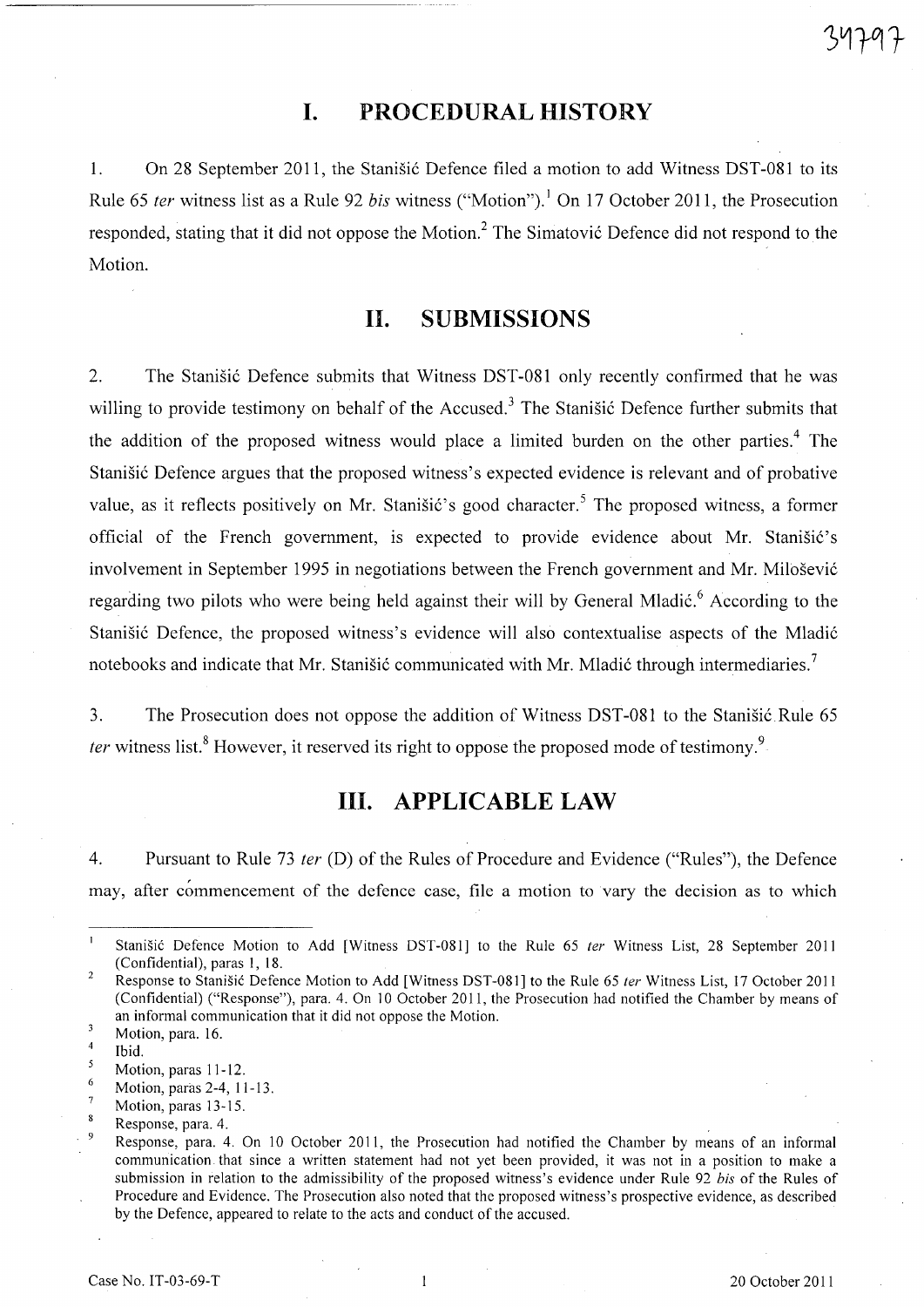witnesses may be called. The Chamber may grant any motion for an amendment to the Defence's Rule 65 *ter* witness list if satisfied that it is in the interests of justice.<sup>10</sup> In this respect, the Chamber must balance the Accused's right to present the available evidence during his or her defence case with the right of the Prosecution and any co-accused to have adequate time and facilities to prepare their cases.<sup>11</sup> The Chamber will consider the burden placed on the other parties by the late addition of a witness to the Rule 65 *ter* witness list.<sup>12</sup> The Chamber will also consider whether the proposed evidence is *prima facie* relevant and of probative value.<sup>13</sup> The Chamber will further consider whether the Defence has shown good cause why it did not seek to add the witness to the list at an earlier stage of the proceedings.<sup>14</sup> Good cause may exist where witnesses have only recently become available to give evidence, or where the relevance of the evidence has only recently become apparent.<sup>15</sup>

## **IV. DISCUSSION**

5. Witness DST-081's expected evidence relates to Mr. Stanišić's involvement in negotiations concerning two French pilots who were held against their will by General Mladić. The expected evidence also concerns Mr. Stanišić's means of communication with General Mladić. Further, considering Witness DST-081's position at the time of the events, the Chamber accepts that the proposed evidence is *prima facie* relevant and of probative value.

6. Given that Witness DST -081 only recently confirmed that he was willing to provide testimony for the Stanišić Defence, the Chamber accepts that the Stanišić Defence has shown good cause for not having included Witness DST -081 in its witness list at an earlier stage. None of the parties have objected to the addition of Witness DST-081 to the Stanišić Defence's witness list. For the above reasons, the Chamber is satisfied that it is in the interests of justice to grant the addition of the proposed witness to the Stanišić Defence's Rule 65 *ter* witness list.

- $\frac{13}{14}$  Ibid.
- $\frac{14}{15}$  Ibid.
- Ibid.

<sup>&</sup>lt;sup>10</sup> Prosecutor v. *Gotovina et al.*, Case No. 1T-06-90-T, Decision on Čermak Defence's Fourth Motion to Amend the Rule 65 *ter* (G) Witness List, 15 October 2009, para. 3 and sources cited therein.

 $\frac{11}{12}$  Ibid.

 $\frac{12}{13}$  Ibid.